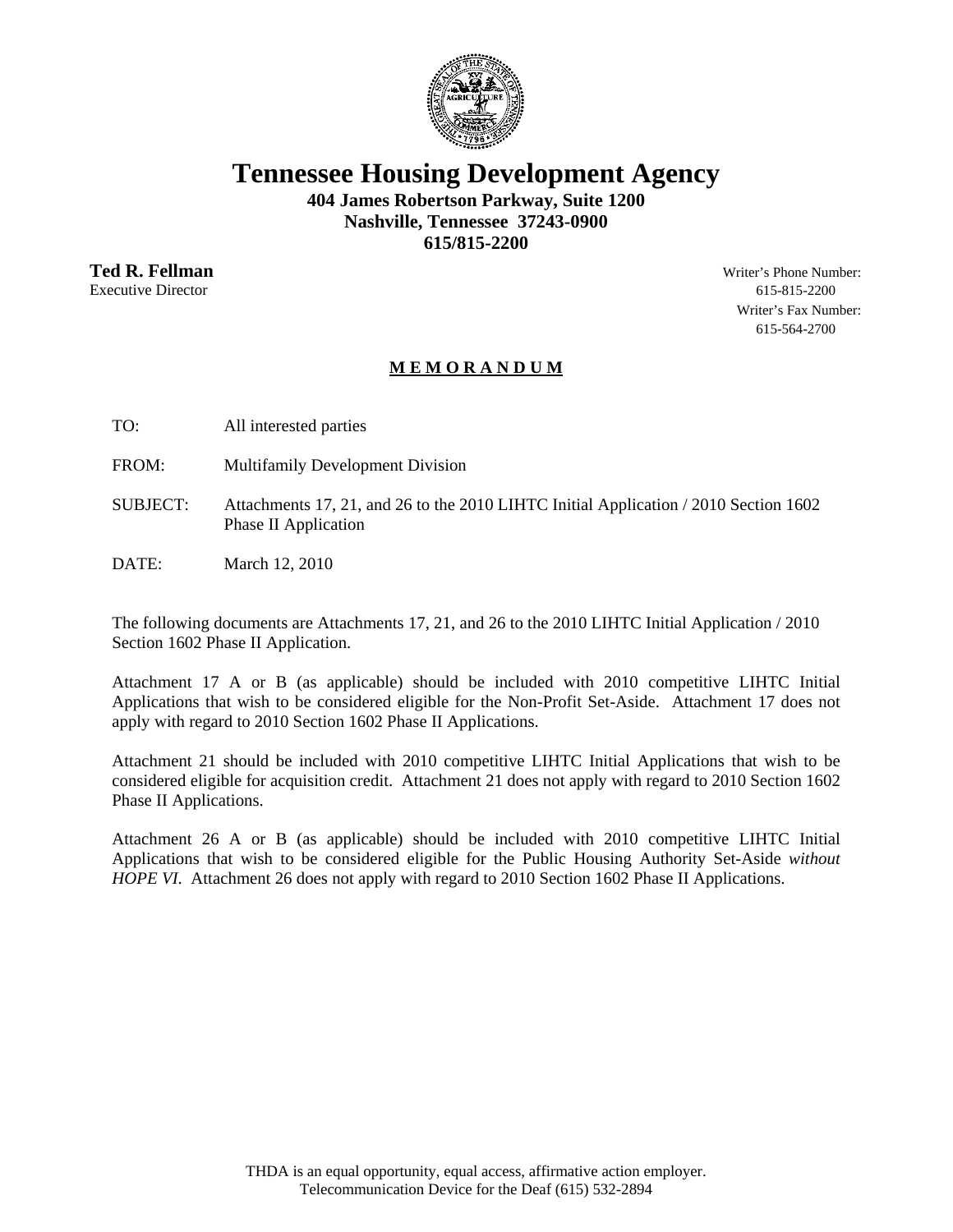### **2010 LIHTC ATTACHMENT 17A: CERTIFICATE REGARDING QUALIFICATION FOR THE NON-PROFIT SET-ASIDE (WHEN NONPROFIT IS THE SOLE GENERAL PARTNER OR SOLE MANAGING MEMBER OF DEVELOPMENT OWNER)**

#### **(date)**

| Development Name:                          | (the "Development")          |
|--------------------------------------------|------------------------------|
| Development Address:                       |                              |
| <b>Ownership Entity:</b>                   | (the "Development Owner")    |
| Non-profit:                                | (the "Nonprofit")            |
| Under penalty of perjury, the undersigned, | hereby certifies as follows: |

- 1. I am the \_\_\_\_\_\_\_\_\_\_\_\_\_\_\_\_\_\_\_\_\_\_\_\_\_\_\_\_\_\_\_\_ of Nonprofit and, as such, I have direct knowledge of the matters contained in this Certificate and am duly authorized to provide the certifications and representations contained herein to the Tennessee Housing Development Agency ("THDA") in connection with the Initial Application (as defined below).
- 2. This Certificate is provided with respect to the status of Nonprofit as a qualified nonprofit organization, as defined in Section 42(h)(5) of the Internal Revenue Code of 1986, as amended (the "Code") and in the Tennessee Housing Development Agency Low Income Housing Tax Credit Qualified Allocation Plan for 2010 (the "QAP") in connection with an Initial Application of even date herewith (the "Initial Application") submitted to THDA requesting an allocation of 2010 Low Income Housing Tax Credits ("Tax Credits") for the Development from the Non-Profit Set-Aside pursuant to the Code and the QAP (the "Non-Profit Set-Aside").
- 3. I acknowledge that, under Tennessee Code Annotated, Section 13-23-133, it is a Class E felony for any person to knowingly make, utter or publish a false statement of substance for the purpose of influencing THDA to allow participation in any of its programs, including the Low Income Housing Tax Credit Program (the "Tax Credit Program"). I further acknowledge that the statements contained in this Certificate are statements of substance made for the purpose of influencing THDA to allow participation in the Tax Credit Program by awarding Low Income Housing Tax Credits to the Development as proposed in the Initial Application of which this Certificate is a part.
- 4. I have been involved in the preparation of the Initial Application and intend to submit the Initial Application, including this Certificate, to THDA for the purpose of participating in the Tax Credit Program.
- 5. I acknowledge and agree that the truthfulness and accuracy of the statements contained in this Certificate will be solely relied upon by THDA in determining whether the Development, as proposed in the Initial Application, is eligible for an award of Tax Credits from the Non-Profit Set-Aside.
- 6. All disclosures and statements contained in the Initial Application are true and correct.
- 7. Check the box that applies:
	- Nonprofit [owns all of the general partnership interests/is the sole managing member] of Development Owner.
	- $\Box$  Nonprofit will, prior to the reservation of Tax Credits, [own all of the general partnership interests/be the sole managing member] of the Development Owner; however, Development Owner has not yet been formed.
- 8. Nonprofit was organized under the laws of the State of \_\_\_\_\_\_\_\_\_\_\_\_\_\_\_\_\_\_\_\_\_\_\_\_\_\_ on \_\_\_\_\_\_\_\_\_\_\_\_\_\_\_\_ and is currently existing under the laws of such state.
- 9. Check the box that applies, complete required information and attach required documentation:
	- Attached hereto as Exhibit A is a true, correct, and complete certificate of existence for Nonprofit from the Tennessee Secretary of State dated not more than thirty (30) days prior to the date of the Initial Application.
	- Attached hereto as collective Exhibit A is a true, correct, and complete certificate of existence for Nonprofit from the Secretary of State of \_\_\_\_\_\_\_\_\_\_\_\_\_\_\_\_\_\_\_\_, the state in which Nonprofit was organized, together with other documentation from such Secretary of State indicating that Nonprofit is in good standing under the laws of such state and a certificate from the Tennessee Secretary of State indicating that Nonprofit is qualified to do business in Tennessee, all dated not more than thirty (30) days prior to the date of the Initial Application.
- 10. Attached hereto as Exhibit B is a true, correct, and complete copy of the determination letter dated from the Internal Revenue Service issued to Nonprofit indicating that Nonprofit is recognized as an organization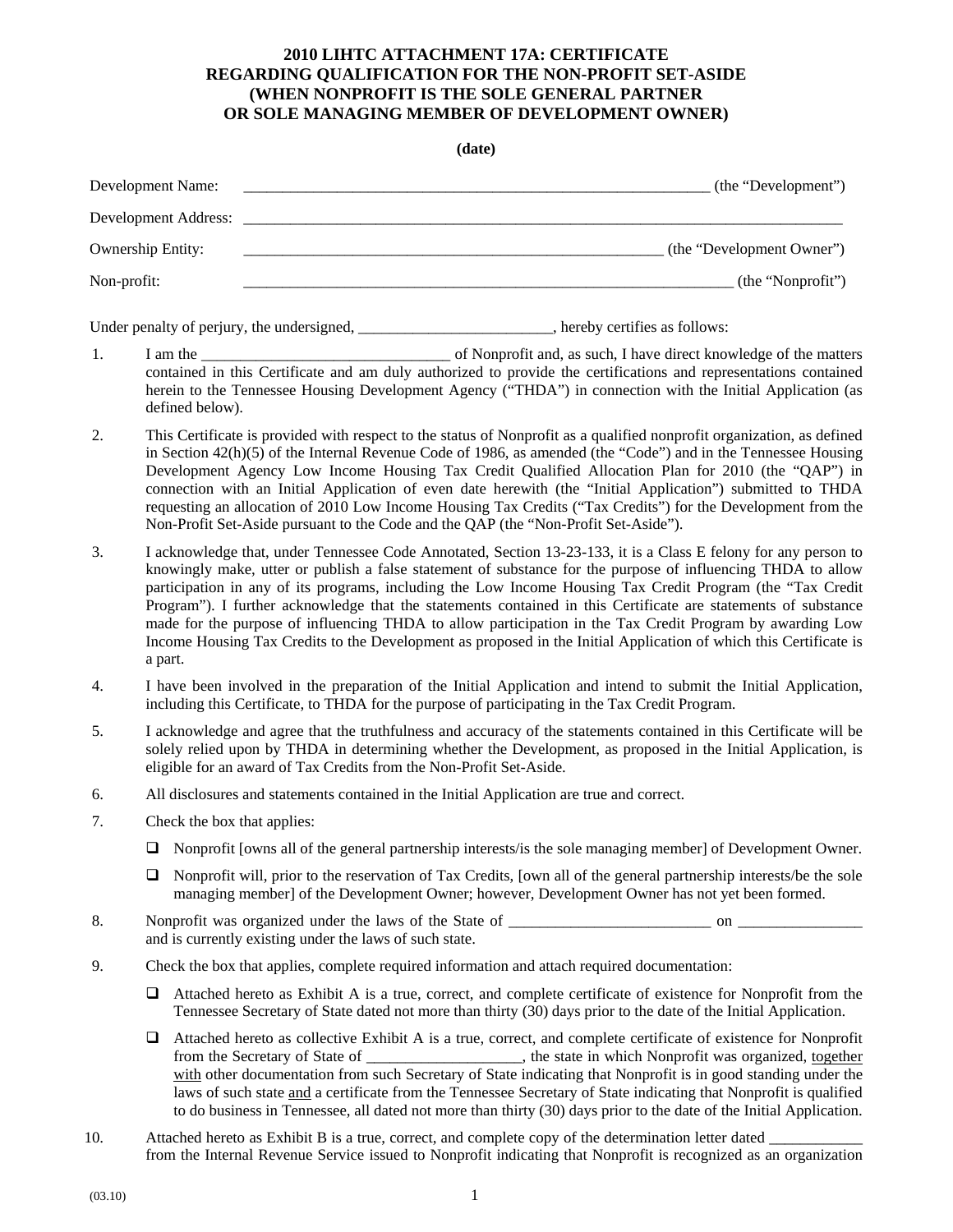described in [Section 501(c)(3)/Section 501(c)(4)] of the Code and is exempt from federal income tax under Section 501(a) of the Code (the "Determination Letter").

- 11. The Determination Letter has not been modified or revoked.
- 12. At all times since the date of the Determination Letter, Nonprofit has operated in a manner consistent with all requirements for continuing its tax-exempt status.
- 13. Since the date of the Determination Letter, no event has occurred and Nonprofit has not participated in any transaction or business activity that might cause Nonprofit to fail to meet all requirements for continuing its taxexempt status.
- 14. Since the date of the Determination Letter, Nonprofit has not received any notice or communication from the Internal Revenue Service raising any issue regarding or questioning in any way the tax exempt status of Nonprofit.
- 15. Nonprofit was not formed by one or more individuals or for-profit entities for the principal purpose of being included in the Non-Profit Set-Aside.
- 16. Nonprofit is not controlled by any for-profit entity.
- 17. Nonprofit is not affiliated with any for-profit entity, except Development Owner.
- 18. No staff members, officers or members of the board of directors of Nonprofit will materially participate, directly or indirectly, in the Development as or through a for-profit entity, except through Development Owner.
- 19. One of the exempt purposes of Nonprofit is the fostering of low-income housing.
- 20. Attached hereto as Exhibit C is a true, correct, and complete copies of the Articles of Incorporation, Charter and By-Laws of Nonprofit, all of which demonstrate that one of the exempt purposes of Nonprofit is the fostering of low-income housing.
- 21. Nonprofit has been continuously engaged in the business of developing and building low-income rental housing in Tennessee since at least January 1, 2008.
- 22. Nonprofit is authorized to and will materially participate (within the meaning of Section 469(h) of the Code) in the development and operation of the Development throughout the compliance period.
- 23. Nonprofit will participate in the development and operation of the Development on a regular, substantial and continuous basis through the following activities (*list all activities Nonprofit will undertake in connection with the development and operation of the Development*):

\_\_\_\_\_\_\_\_\_\_\_\_\_\_\_\_\_\_\_\_\_\_\_\_\_\_\_\_\_\_\_\_\_\_\_\_\_\_\_\_\_\_\_\_\_\_\_\_\_\_\_\_\_\_\_\_\_\_\_\_\_\_\_\_\_\_\_\_\_\_\_\_\_\_\_\_\_\_\_\_\_\_\_\_\_\_ \_\_\_\_\_\_\_\_\_\_\_\_\_\_\_\_\_\_\_\_\_\_\_\_\_\_\_\_\_\_\_\_\_\_\_\_\_\_\_\_\_\_\_\_\_\_\_\_\_\_\_\_\_\_\_\_\_\_\_\_\_\_\_\_\_\_\_\_\_\_\_\_\_\_\_\_\_\_\_\_\_\_\_\_\_\_ \_\_\_\_\_\_\_\_\_\_\_\_\_\_\_\_\_\_\_\_\_\_\_\_\_\_\_\_\_\_\_\_\_\_\_\_\_\_\_\_\_\_\_\_\_\_\_\_\_\_\_\_\_\_\_\_\_\_\_\_\_\_\_\_\_\_\_\_\_\_\_\_\_\_\_\_\_\_\_\_\_\_\_\_\_\_

- 24. Check the box that applies and provide the required information:
	- $\Box$  The existing partnership agreement of Development Owner and/or the existing operating agreement for the Development, true, correct and complete copies of which are attached as Exhibit D, do not provide for other [general partners/managing members] of Development Owner.
	- The proposed partnership agreement of Development Owner and/or the proposed operating agreement for the Development, true, correct and complete forms of which are attached as Exhibit D, will not provide for other [general partners/managing members] of Development Owner.

(signature)

\_\_\_\_\_\_\_\_\_\_\_\_\_\_\_\_\_\_\_\_\_\_\_\_\_\_\_\_\_\_\_\_\_\_\_\_\_\_\_\_\_\_\_\_\_\_

\_\_\_\_\_\_\_\_\_\_\_\_\_\_\_\_\_\_\_\_\_\_\_\_\_\_\_\_\_\_\_\_\_\_\_\_\_\_\_\_\_\_\_\_\_\_

(type or print name)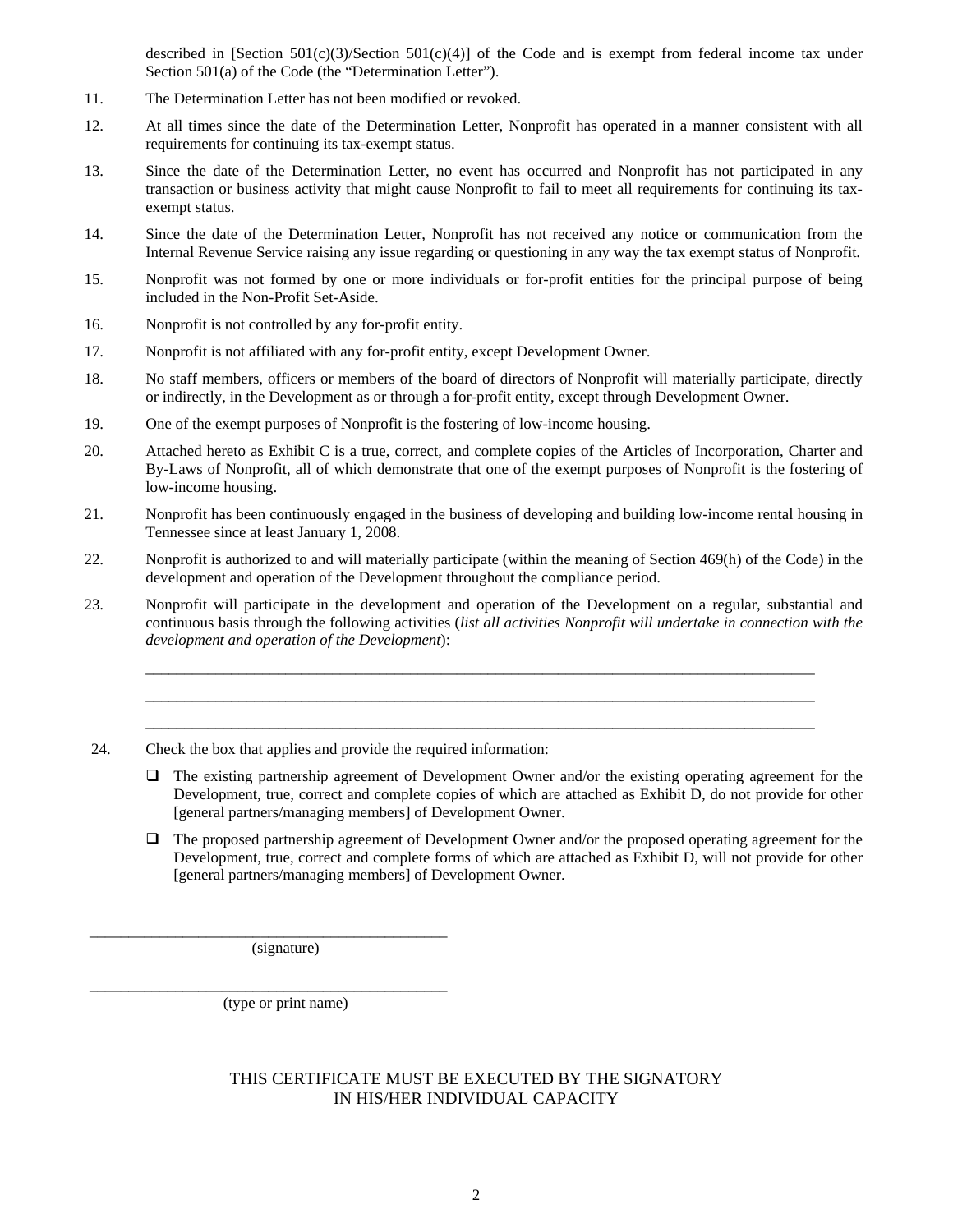#### **2010 LIHTC ATTACHMENT 17B: CERTIFICATE REGARDING QUALIFICATION FOR THE NON-PROFIT SET-ASIDE (WHEN NONPROFIT(S) FORMED A CORPORATION TO BE SOLE GENERAL PARTNER OR MANAGING MEMBER OF OWNERSHIP ENTITY)**

**(date)** 

| Development Name:              | (the "Development")       |
|--------------------------------|---------------------------|
| Development Address: _________ |                           |
| <b>Ownership Entity:</b>       | (the "Development Owner") |
| Non-profit:                    | (the "Nonprofit")         |
| Corporation:                   | (the "Corporation")       |

Under penalty of perjury, the undersigned, the same state of the set of the set of the undersigned, the set of the set of the set of the set of the set of the set of the set of the set of the set of the set of the set of t

- 1. I am the \_\_\_\_\_\_\_\_\_\_\_\_\_\_\_\_\_\_\_\_\_\_\_\_\_\_\_\_\_\_\_\_ of Nonprofit and, as such, I have direct knowledge of the matters contained in this Certificate and am duly authorized to provide the certifications and representations contained herein to the Tennessee Housing Development Agency ("THDA") in connection with the Initial Application (as defined below).
- 2. This Certificate is provided with respect to the status of Nonprofit as a qualified nonprofit organization, as defined in Section 42(h)(5) of the Internal Revenue Code of 1986, as amended (the "Code") and in the Tennessee Housing Development Agency Low Income Housing Tax Credit Qualified Allocation Plan for 2010 (the "QAP") and the status of Corporation as a "qualified corporation" under Section  $42(h)(5)(D)$  of the Code in connection with an Initial Application of even date herewith (the "Initial Application") submitted to THDA requesting an allocation of 2010 Low Income Housing Tax Credits ("Tax Credits") for the Development from the Non-Profit Set-Aside pursuant to the Code and the QAP (the "Non-Profit Set-Aside").
- 3. I acknowledge that, under Tennessee Code Annotated, Section 13-23-133, it is a Class E felony for any person to knowingly make, utter or publish a false statement of substance for the purpose of influencing THDA to allow participation in any of its programs, including the Low Income Housing Tax Credit Program (the "Tax Credit Program"). I further acknowledge that the statements contained in this Certificate are statements of substance made for the purpose of influencing THDA to allow participation in the Tax Credit Program by awarding Low Income Housing Tax Credits to the Development as proposed in the Initial Application of which this Certificate is a part.
- 4. I have been involved in the preparation of the Initial Application and intend to submit the Initial Application, including this Certificate, to THDA for the purpose of participating in the Tax Credit Program.
- 5. I acknowledge and agree that the truthfulness and accuracy of the statements contained in this Certificate will be solely relied upon by THDA in determining whether the Development, as proposed in the Initial Application, is eligible for an award of Tax Credits from the Non-Profit Set-Aside.
- 6. All disclosures and statements contained in the Initial Application are true and correct.
- 7. Check the box that applies and complete required information:
	- Nonprofit owns 100% of the stock in Corporation and Corporation [owns all of the general partnership interests/is the sole managing member] of Development Owner.
	- Nonprofit owns 100% of the stock in Corporation and Corporation will, prior to the reservation of Tax Credits, [own all of the general partnership interests/be the sole managing member] of the Development Owner; however, Development Owner has not yet been formed.
- 8. Nonprofit is not authorized to and will not transfer any stock in Corporation to any person or entity who is not a qualified nonprofit as defined in Section 42(h)(5) of the Code and in the QAP.
- 9. Nonprofit was organized under the laws of the State of \_\_\_\_\_\_\_\_\_\_\_\_\_\_\_\_\_\_\_\_\_\_\_\_\_\_ on \_\_\_\_\_\_\_\_\_\_\_\_\_\_\_\_ and is currently existing under the laws of such state.
- 10. Check the box that applies, complete required information and attach required documentation: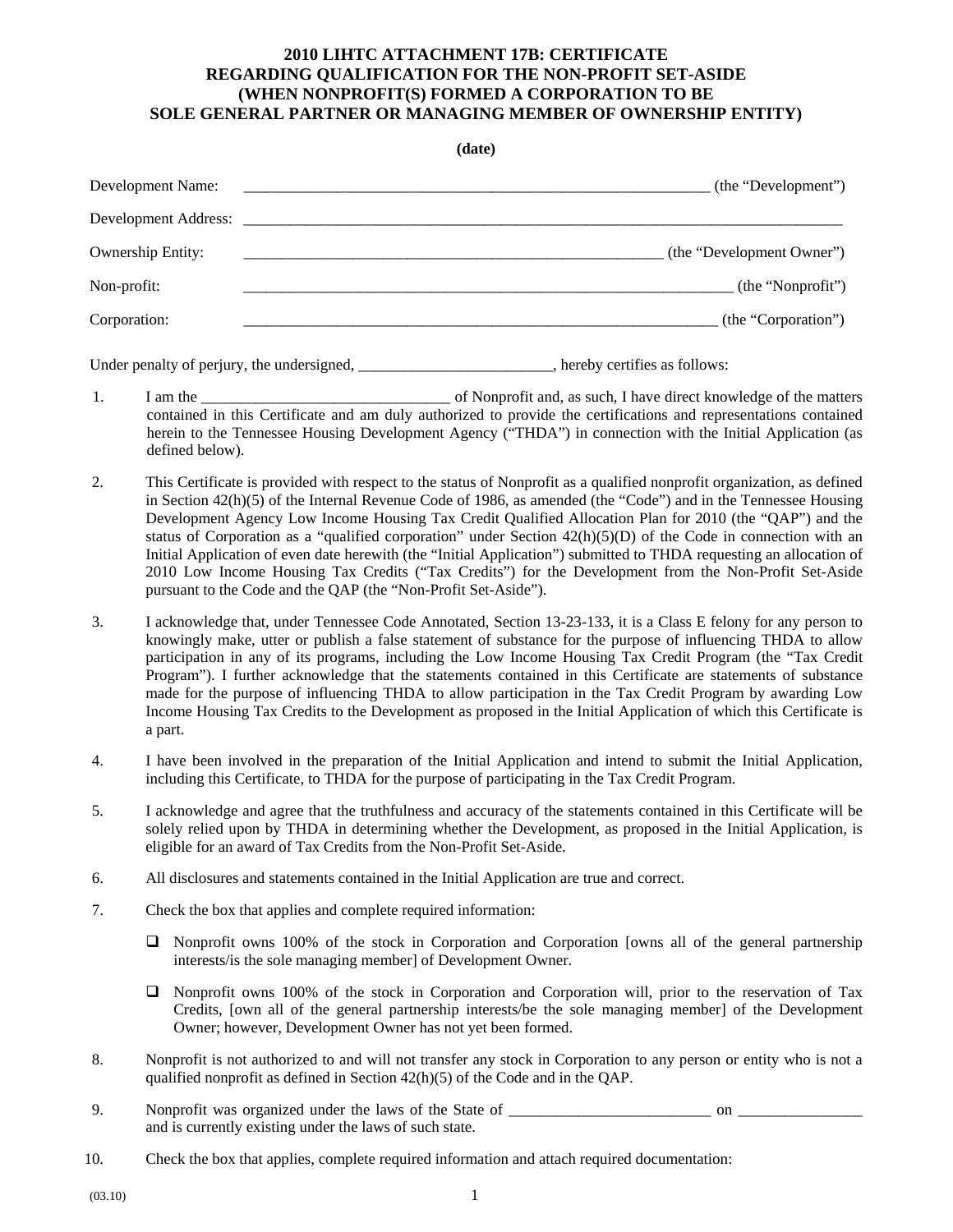- Attached hereto as Exhibit A is a true, correct, and complete certificate of existence for Nonprofit from the Tennessee Secretary of State dated not more than thirty (30) days prior to the date of the Initial Application.
- Attached hereto as Exhibit A is a true, correct, and complete certificate of existence for Nonprofit from the Secretary of State of \_\_\_\_\_\_\_\_\_\_\_\_\_, the state in which Nonprofit was organized, together with other documentation from such Secretary of State indicating that Nonprofit is in good standing under the laws of such state and a certificate from the Tennessee Secretary of State indicating that Nonprofit is qualified to do business in Tennessee, all dated not more than thirty (30) days prior to the date of the Initial Application.
- 11. Attached hereto as Exhibit B is a true, correct, and complete copy of the determination letter dated from the Internal Revenue Service issued to Nonprofit indicating that Nonprofit is recognized as an organization described in [Section 501(c)(3)/Section 501(c)(4)] of the Code and is exempt from federal income tax under Section 501(a) of the Code (the "Determination Letter").
- 12. The Determination Letter has not been modified or revoked.
- 13. At all times since the date of the Determination Letter, Nonprofit has operated in a manner consistent with all requirements for continuing its tax-exempt status.
- 14. Since the date of the Determination Letter, no event has occurred and Nonprofit has not participated in any transaction or business activity that might cause Nonprofit to fail to meet all requirements for continuing its taxexempt status.
- 15. Since the date of the Determination Letter, Nonprofit has not received any notice or communication from the Internal Revenue Service raising any issue regarding or questioning in any way the tax exempt status of Nonprofit.
- 16. Nonprofit was not formed by one or more individuals or for-profit entities for the principal purpose of being included in the Non-Profit Set-Aside.
- 17. Nonprofit is not controlled by any for-profit entity.
- 18. Nonprofit is not affiliated with any for-profit entity, except Corporation and Development Owner.
- 19. No staff members, officers or members of the board of directors of Nonprofit will materially participate, directly or indirectly, in the Development as or through a for-profit entity, except through Corporation and Development Owner.
- 20. One of the exempt purposes of Nonprofit is the fostering of low-income housing.
- 21. Attached hereto as Exhibit C is a true, correct, and complete copies of the Articles of Incorporation, Charter and By-Laws of Nonprofit, all of which demonstrate that one of the exempt purposes of Nonprofit is the fostering of low-income housing.
- 22. Nonprofit has been continuously engaged in the business of developing and building low-income rental housing in Tennessee since at least January 1, 2008.
- 23. Nonprofit is authorized to own 100% of the stock of Corporation for the purpose of materially participating (within the meaning of Section 469(h) of the Code), and, through the Corporation, will materially participate in the development and operation of the Development throughout the compliance period.
- 24. Corporation is authorized to and will materially participate in the development and operation of the Development on a regular, substantial and continuous basis through the following activities (*list all activities Corporation will undertake in connection with the development and operation of the Development*):

\_\_\_\_\_\_\_\_\_\_\_\_\_\_\_\_\_\_\_\_\_\_\_\_\_\_\_\_\_\_\_\_\_\_\_\_\_\_\_\_\_\_\_\_\_\_\_\_\_\_\_\_\_\_\_\_\_\_\_\_\_\_\_\_\_\_\_\_\_\_\_\_\_\_\_\_\_\_\_\_\_\_\_\_\_\_

\_\_\_\_\_\_\_\_\_\_\_\_\_\_\_\_\_\_\_\_\_\_\_\_\_\_\_\_\_\_\_\_\_\_\_\_\_\_\_\_\_\_\_\_\_\_\_\_\_\_\_\_\_\_\_\_\_\_\_\_\_\_\_\_\_\_\_\_\_\_\_\_\_\_\_\_\_\_\_\_\_\_\_\_\_\_

\_\_\_\_\_\_\_\_\_\_\_\_\_\_\_\_\_\_\_\_\_\_\_\_\_\_\_\_\_\_\_\_\_\_\_\_\_\_\_\_\_\_\_\_\_\_\_\_\_\_\_\_\_\_\_\_\_\_\_\_\_\_\_\_\_\_\_\_\_\_\_\_\_\_\_\_\_\_\_\_\_\_\_\_\_\_

- 25. Corporation was organized under the laws of the State of \_\_\_\_\_\_\_\_\_\_\_\_\_\_\_\_\_\_\_\_\_\_\_\_\_\_ on and is currently existing under the laws of such state.
- 26. Check the box that applies, complete required information and attach required documentation:
	- $\Box$  Attached hereto as Exhibit D is a true, correct, and complete certificate of existence for Corporation from the Tennessee Secretary of State dated not more than thirty (30) days prior to the date of the Initial Application.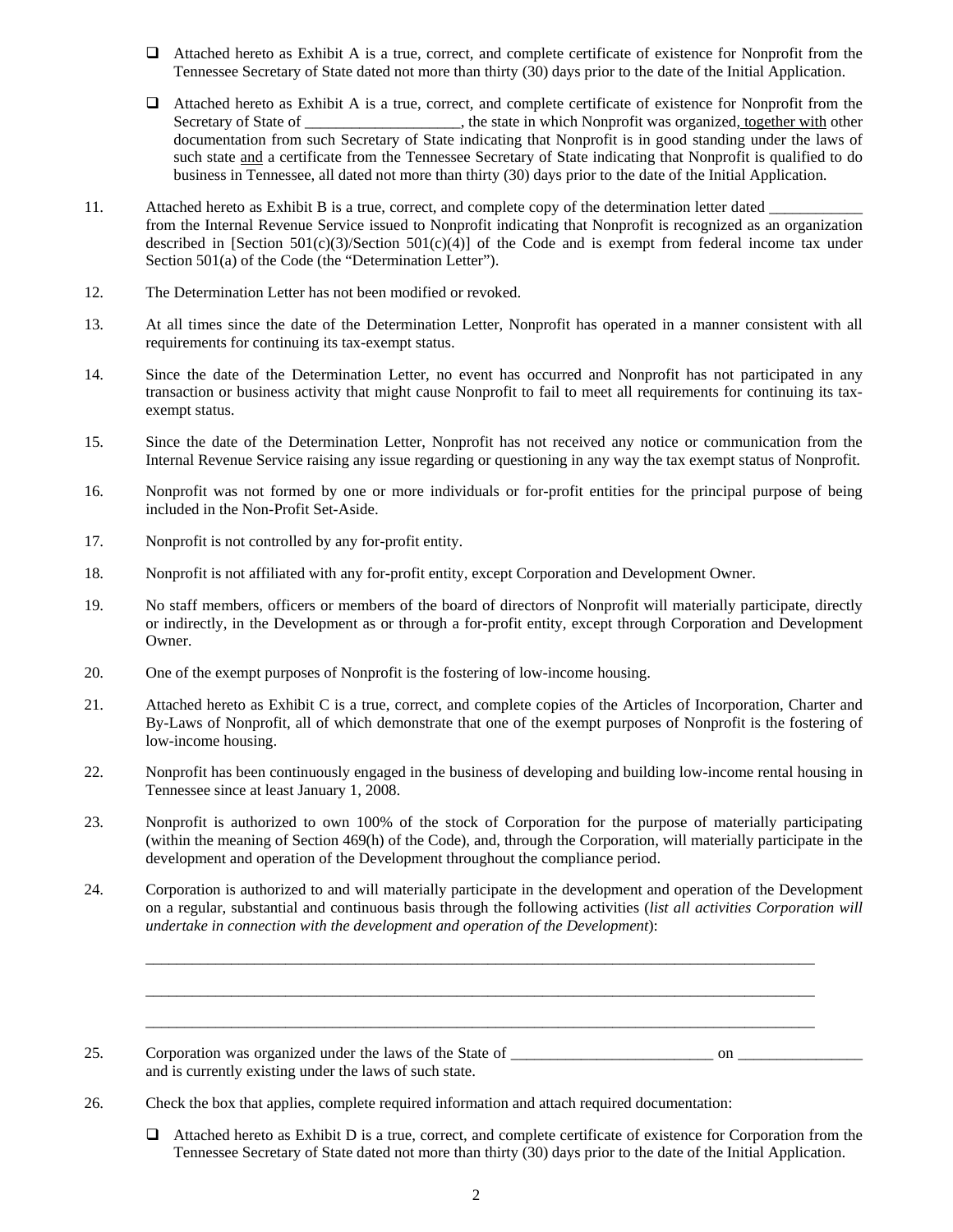- $\Box$  Attached hereto as Exhibit D is a true, correct, and complete certificate of existence for Corporation from the Secretary of State of \_\_\_\_\_\_\_\_\_\_\_\_\_\_\_\_, the state in which Corporation was organized, together with other documentation from such Secretary of State indicating that Corporation is in good standing under the laws of such state and a certificate from the Tennessee Secretary of State indicating that Corporation is qualified to do business in Tennessee, all dated not more than thirty (30) days prior to the date of the Initial Application.
- 27. One hundred percent (100%) of the stock of Corporation is owned by Nonprofit.
- 28. Check the box that applies and provide the required information:
	- The existing partnership agreement of Development Owner and/or the existing operating agreement for the Development, true, correct and complete copies of which are attached as Exhibit E, do not provide for other [general partners/managing members] of Development Owner.
	- The proposed partnership agreement of Development Owner and/or the proposed operating agreement for the Development, true, correct and complete forms of which are attached as Exhibit E, will not provide for other [general partners/managing members] of Development Owner.

(signature)

\_\_\_\_\_\_\_\_\_\_\_\_\_\_\_\_\_\_\_\_\_\_\_\_\_\_\_\_\_\_\_\_\_\_\_\_\_\_\_\_\_\_\_\_\_\_

\_\_\_\_\_\_\_\_\_\_\_\_\_\_\_\_\_\_\_\_\_\_\_\_\_\_\_\_\_\_\_\_\_\_\_\_\_\_\_\_\_\_\_\_\_\_ (type or print name)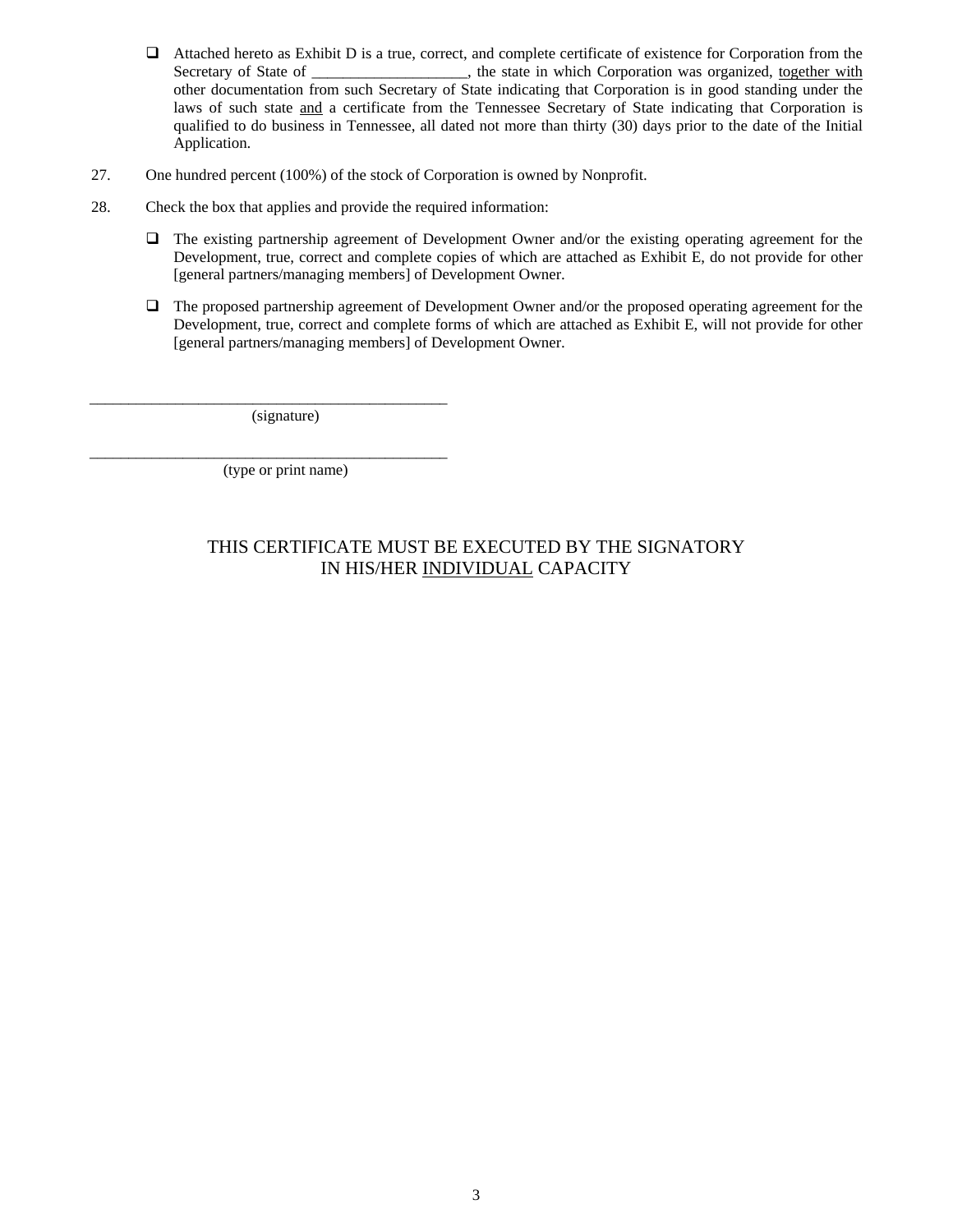## **2010 LIHTC ATTACHMENT 21: CERTIFICATE REGARDING ACQUISITION CREDITS**

| Development Name:    | (the "Development")       |
|----------------------|---------------------------|
| Development Address: |                           |
| Development Owner:   | (the "Development Owner") |
| Seller:              | (the "Seller")            |

Under penalty of perjury, the undersigned, \_\_\_\_\_\_\_\_\_\_\_\_\_\_\_\_\_\_\_\_\_\_\_\_\_, hereby certifies as follows:

- 1. Check applicable box and provide all required information:
	- $\Box$  I [am/will be] the [general partner/managing member] of Development Owner and, as such, I have direct knowledge of the matters contained in this Certificate and am duly authorized to provide the certifications and representations contained herein to the Tennessee Housing Development Agency ("THDA") in connection with the Initial Application (as defined below). *[check this box if the person signing this certificate is or will be a general partner or managing member of Development Owner]*
	- I am the \_\_\_\_\_\_\_\_\_\_\_\_\_\_\_\_\_\_\_\_\_\_\_\_\_ of \_\_\_\_\_\_\_\_\_\_\_\_\_\_\_\_\_\_\_\_\_\_\_\_\_ which [is/will be] the [general partner/managing member] of Development Owner and, as such, I have direct knowledge of the matters contained in this Certificate and am duly authorized to provide the certifications and representations contained herein to the Tennessee Housing Development Agency ("THDA") in connection with the Initial Application (as defined below). *[check this box and complete the required information if the person signing this certificate is an officer, member or partner of an existing entity that is or will be a general partner or managing member of Development Owner]*
	- I am the \_\_\_\_\_\_\_\_\_\_\_\_\_\_\_\_\_\_\_\_\_\_\_\_\_ of \_\_\_\_\_\_\_\_\_\_\_\_\_\_\_\_\_\_\_\_\_\_\_\_\_ which [is/will be] the \_\_\_\_\_\_\_\_\_\_\_\_\_\_\_\_\_\_\_\_\_\_\_ of the [general partner/managing member] of Development Owner and, as such, I have direct knowledge of the matters contained in this Certificate and am duly authorized to provide the certifications and representations contained herein to the Tennessee Housing Development Agency ("THDA") in connection with the Initial Application (as defined below). *[check this box and complete the required information if the person signing this certificate is an officer, member or partner of an entity that is or will be the general partner or managing member of an entity that is or will be the general partner or managing member of Development Owner]*
- 2. This Certificate is provided in connection with an Initial Application of even date herewith (the "Initial Application") submitted to THDA requesting an allocation of 2010 Low Income Housing Tax Credits ("Tax Credits") for the acquisition of the Development pursuant to Section 42 of the Internal Revenue Code of 1986, as amended (the "Code") and the Tennessee Housing Development Agency Low Income Housing Tax Credit Qualified Allocation Plan for 2010 (the "QAP").
- 3. I acknowledge that, under Tennessee Code Annotated, Section 13-23-133, it is a Class E felony for any person to knowingly make, utter or publish a false statement of substance for the purpose of influencing THDA to allow participation in any of its programs, including the Low Income Housing Tax Credit Program (the "Tax Credit Program"). I further acknowledge that the statements contained in this Certificate are statements of substance made for the purpose of influencing THDA to allow participation in the Tax Credit Program by awarding Low Income Housing Tax Credits to the Development as proposed in the Initial Application of which this Certificate is a part.
- 4. I have been involved in the preparation of the Initial Application and intend to submit the Initial Application, including this Certificate, to THDA for the purpose of participating in the Tax Credit Program.
- 5. I acknowledge and agree that the truthfulness and accuracy of the statements contained in this Certificate will be solely relied upon by THDA in determining whether the Development, as proposed in the Initial Application, is eligible for an award of Tax Credits for acquisition.
- 6. All disclosures and statements contained in the Initial Application are true and correct.
- 7. Development Owner anticipates acquiring by purchase (as defined in Section 179(d)(2) of the Code) all buildings in the Development on or after \_\_\_\_\_\_\_\_\_\_\_\_\_\_ (the "Acquisition Date").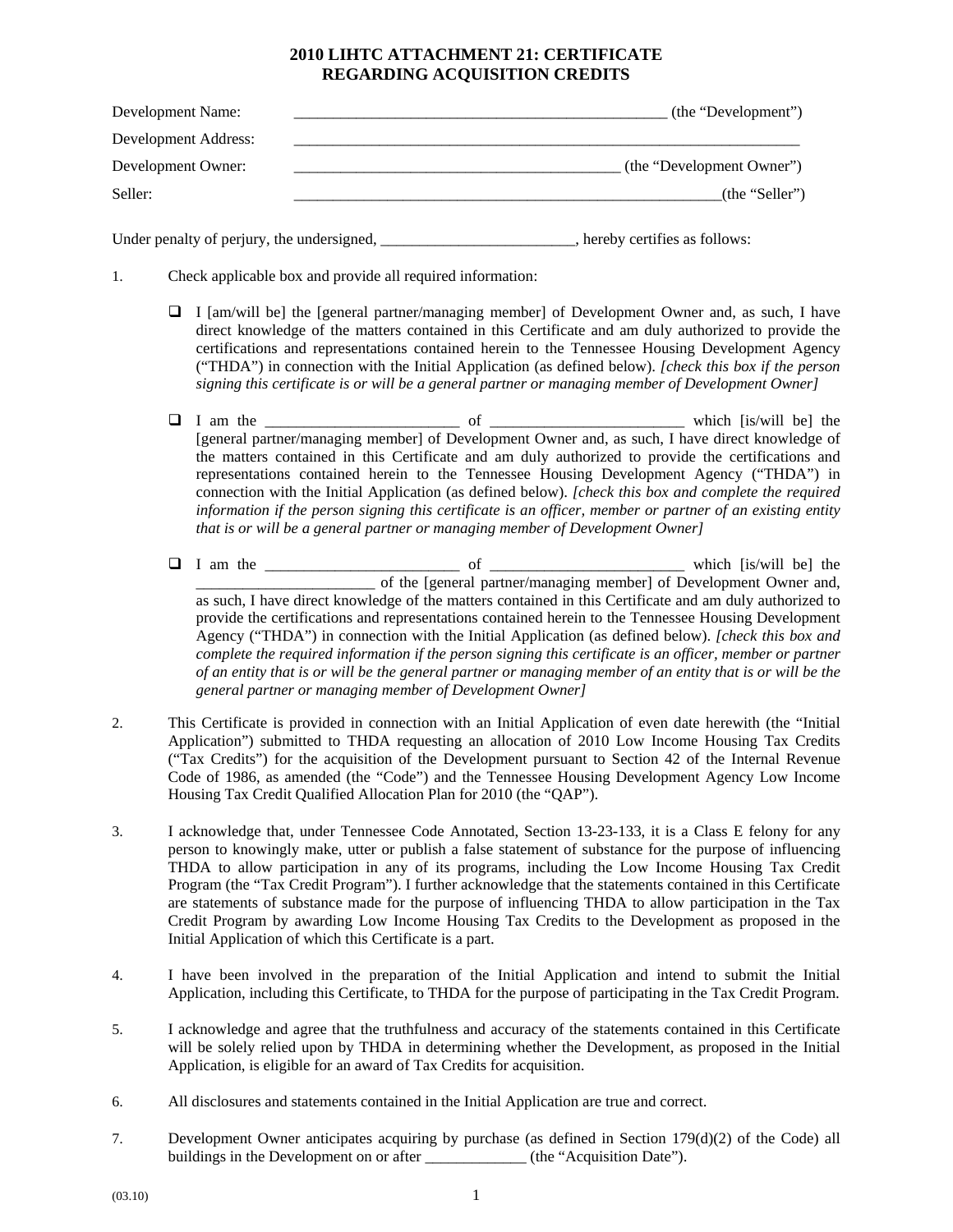- 8. Check the box that applies:
	- Development Owner will acquire the Development from Seller, who is not related, directly or indirectly, to Development Owner or [general partner/managing member] of Development Owner.
	- Development Owner will acquire the Development from Seller and Seller is related to Development Owner or [general partner/managing member] of Development Owner, however, no such related parties have both a direct or indirect ownership interest of 50% or more in Development Owner and a direct or indirect ownership interest of 50% or more in Seller.
- 9. Seller has owned the Development since  $\blacksquare$
- 10. Check the boxes that apply:
	- $\Box$  On the Acquisition Date, at least ten (10) years will have elapsed since the date all buildings in the Development were last placed in service.
	- $\Box$  The requirement that at least ten (10) years must elapse between the Acquisition Date and the date all buildings in the Development were last placed in service does not apply because (*check the box that applies*):
		- $\Box$  Waivers have been obtained under Section 42(d)(6) of the Code for each affected building in the Development and a true, correct and complete copy of each waiver is attached hereto as Exhibit A.
		- All buildings in the Development are substantially assisted, financed or operated under Section 8 of the Housing Act of 1937.
		- All buildings in the Development are substantially assisted, financed or operated under section  $221(d)(3)$  or section  $221(d)(4)$  or section 236 of the National Housing Act.
		- All buildings in the Development are substantially assisted, financed or operated under section 515 of the Housing Act of 1949.
		- $\Box$  All buildings in the Development are substantially assisted, financed or operated under any other housing program administered by the U.S. Department of Housing and Urban Development.
		- All buildings in the Development are substantially assisted, financed or operated under any other housing program administered by the Rural Housing Service of the U.S. Department of Agriculture.
- 11. None of the buildings in the Development were previously placed in service by the Development Owner or any person related to Development Owner.

(signature)

\_\_\_\_\_\_\_\_\_\_\_\_\_\_\_\_\_\_\_\_\_\_\_\_\_\_\_\_\_\_\_\_\_\_\_\_\_\_\_\_\_\_\_\_\_\_

\_\_\_\_\_\_\_\_\_\_\_\_\_\_\_\_\_\_\_\_\_\_\_\_\_\_\_\_\_\_\_\_\_\_\_\_\_\_\_\_\_\_\_\_\_\_

(type or print name)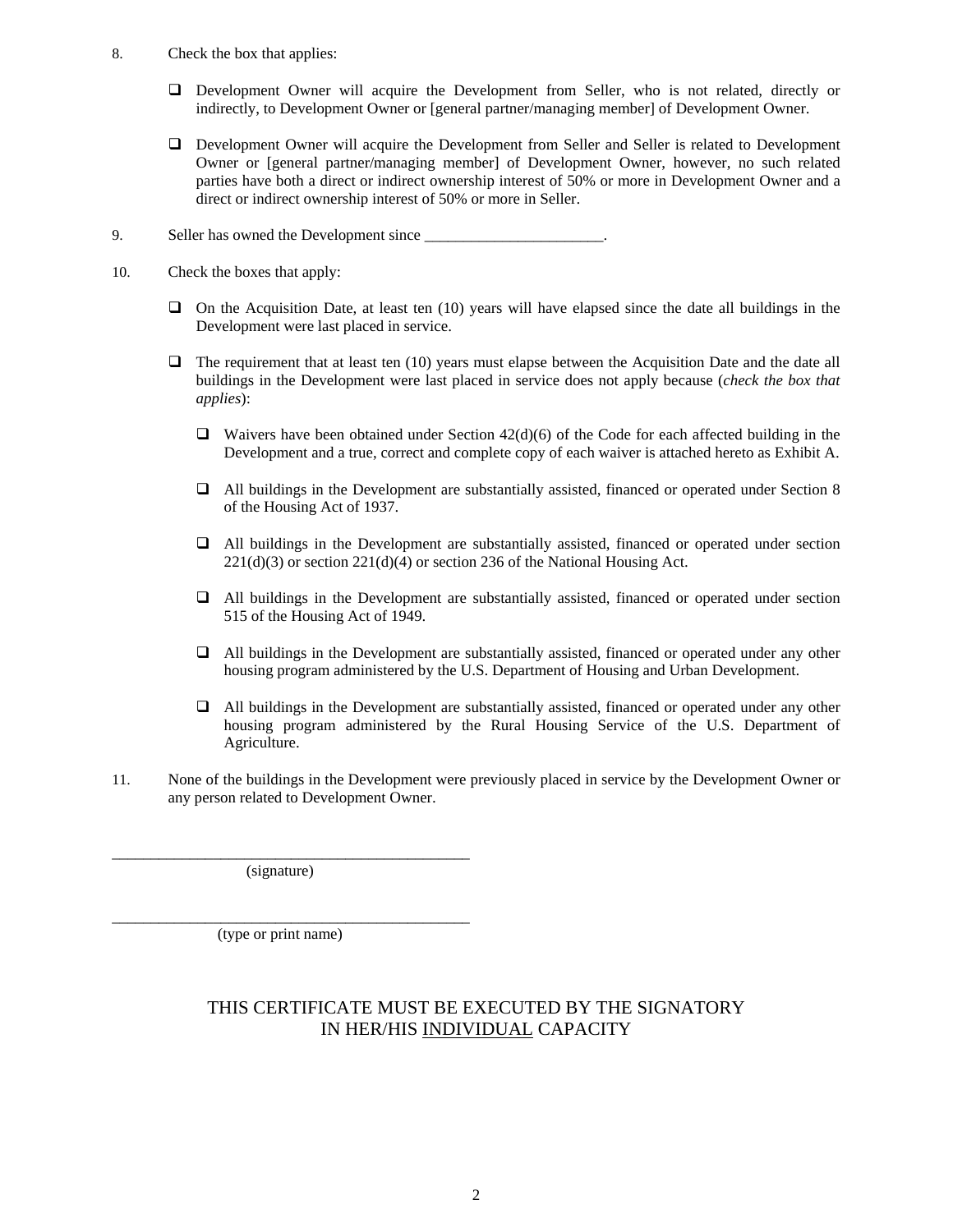## **2010 LIHTC ATTACHMENT 26A: CERTIFICATE REGARDING QUALIFICATION FOR PUBLIC HOUSING AUTHORITY SET-ASIDE WITHOUT HOPE VI (WHEN PUBLIC HOUSING AUTHORITY IS THE SOLE GENERAL PARTNER OR SOLE MANAGING MEMBER OF OWNERSHIP ENTITY)**

**(date)** 

| ,                                            |
|----------------------------------------------|
| (the "Development")                          |
|                                              |
| (the "Development Owner")                    |
| Public Housing Authority:<br>(the " $PHA$ ") |
|                                              |

Under penalty of perjury, the undersigned, \_\_\_\_\_\_\_\_\_\_\_\_\_\_\_\_\_\_\_\_\_\_\_\_\_, hereby certifies as follows:

- 1. I am the \_\_\_\_\_\_\_\_\_\_\_\_\_\_\_\_\_\_\_\_\_\_\_\_\_ of the PHA and, as such, I have direct knowledge of the matters contained in this Certificate and am duly authorized to provide the certifications and representations contained herein to the Tennessee Housing Development Agency ("THDA") in connection with the Initial Application (as defined below).
- 2. This Certificate is provided with respect to the status of PHA as a qualified public housing authority, as defined in the Tennessee Housing Development Agency Low Income Housing Tax Credit Qualified Allocation Plan for 2010 (the "QAP") in connection with an Initial Application of even date herewith (the "Initial Application") submitted to THDA requesting an allocation of 2010 Low Income Housing Tax Credits ("Tax Credits") for the Development from the PHA Set-Aside pursuant to the QAP (the "PHA Set-Aside").
- 3. I acknowledge that, under Tennessee Code Annotated, Section 13-23-133, it is a Class E felony for any person to knowingly make, utter or publish a false statement of substance for the purpose of influencing THDA to allow participation in any of its programs, including the Low Income Housing Tax Credit Program (the "Tax Credit Program"). I further acknowledge that the statements contained in this Certificate are statements of substance made for the purpose of influencing THDA to allow participation in the Tax Credit Program by awarding Low Income Housing Tax Credits to the Development as proposed in the Initial Application of which this Certificate is a part.
- 4. I have been involved in the preparation of the Initial Application and intend to submit the Initial Application, including this Certificate, to THDA for the purpose of participating in the Tax Credit Program.
- 5. I acknowledge and agree that the truthfulness and accuracy of the statements contained in this Certificate will be solely relied upon by THDA in determining whether the Development, as proposed in the Initial Application, is eligible for an award of Tax Credits from the PHA Set-Aside.
- 6. All disclosures and statements contained in the Initial Application are true and correct.
- 7. PHA is duly created and validly existing under the Housing Authorities Law, Tennessee Code Annotated Section 13-23-101 et seq. (the "Act").
- 8. The Development proposed in the Initial Application is within the geographic area of the PHA's jurisdiction.
- 9. Check the box that applies:
	- PHA [owns all of the general partnership interests/is the sole managing member] of Development Owner.
	- PHA will, prior to the reservation of Tax Credits, [own all of the general partnership interests/be the sole managing member] of the Development Owner; however, Development Owner has not yet been formed.
- 10. PHA is not controlled by any for-profit entity.
- 11. PHA is not affiliated with any for-profit entity, except Development Owner.
- $(03.10)$  1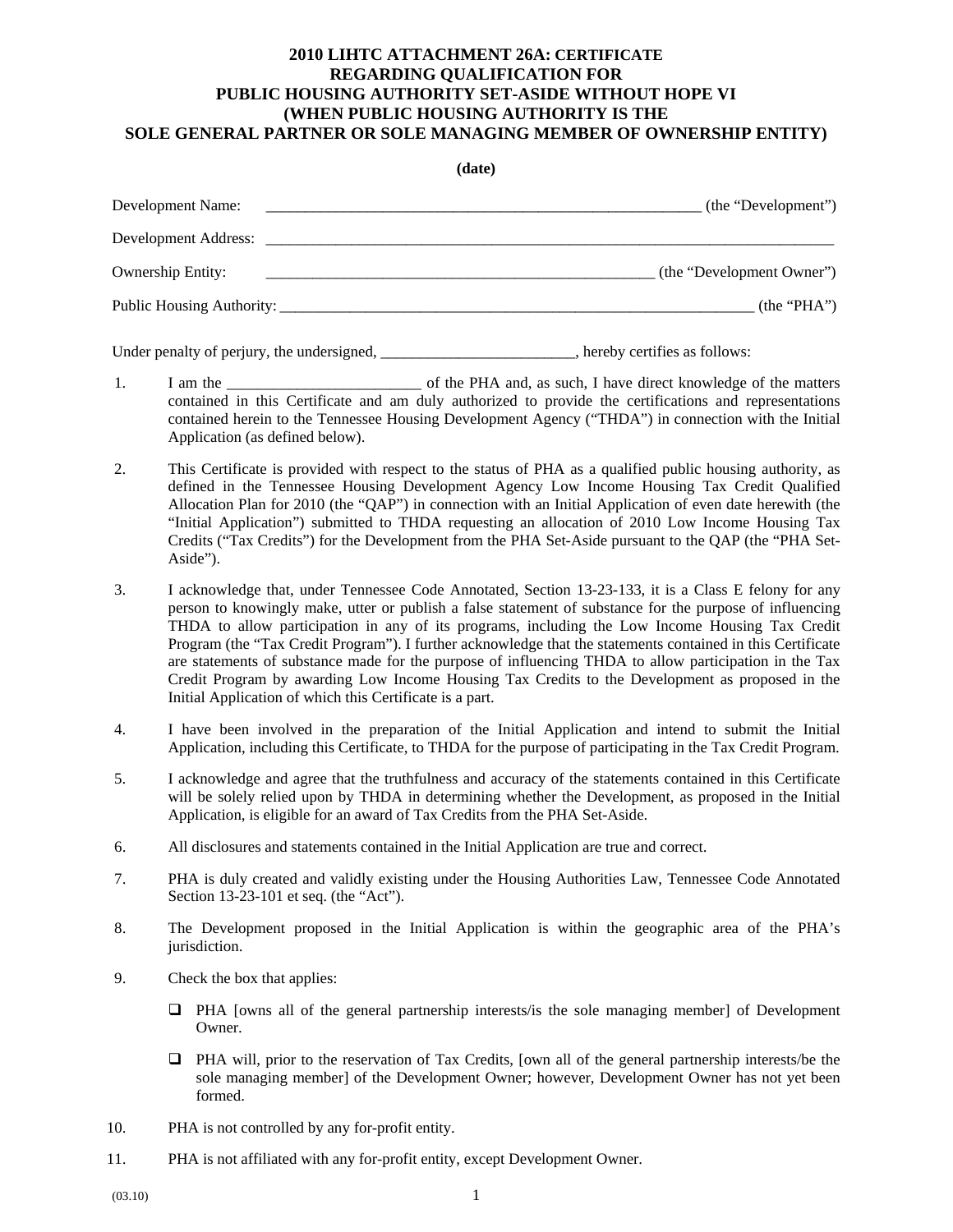- 12. No staff members, officers or members of the board of directors of PHA will materially participate, directly or indirectly, in the Development as or through a for-profit entity, except through Development Owner.
- 13. PHA is authorized to and will materially participate (within the meaning of Section 469(h) of the Code) in the development and operation of the Development throughout the compliance period.
- 14. PHA will participate in the development and operation of the Development on a regular, substantial and continuous basis through the following activities (*list all activities PHA will undertake in connection with the development and operation of the Development*):
- 15. Check the box that applies and provide the required information:
	- $\Box$  The existing partnership agreement of Development Owner and/or the existing operating agreement for the Development, true, correct and complete copies of which are attached as Exhibit A, do not provide for other [general partners/managing members] of Development Owner.

\_\_\_\_\_\_\_\_\_\_\_\_\_\_\_\_\_\_\_\_\_\_\_\_\_\_\_\_\_\_\_\_\_\_\_\_\_\_\_\_\_\_\_\_\_\_\_\_\_\_\_\_\_\_\_\_\_\_\_\_\_\_\_\_\_\_\_\_\_\_\_\_\_\_\_\_\_\_\_\_\_\_\_\_\_\_

\_\_\_\_\_\_\_\_\_\_\_\_\_\_\_\_\_\_\_\_\_\_\_\_\_\_\_\_\_\_\_\_\_\_\_\_\_\_\_\_\_\_\_\_\_\_\_\_\_\_\_\_\_\_\_\_\_\_\_\_\_\_\_\_\_\_\_\_\_\_\_\_\_\_\_\_\_\_\_\_\_\_\_\_\_\_

\_\_\_\_\_\_\_\_\_\_\_\_\_\_\_\_\_\_\_\_\_\_\_\_\_\_\_\_\_\_\_\_\_\_\_\_\_\_\_\_\_\_\_\_\_\_\_\_\_\_\_\_\_\_\_\_\_\_\_\_\_\_\_\_\_\_\_\_\_\_\_\_\_\_\_\_\_\_\_\_\_\_\_\_\_\_

 The proposed partnership agreement of Development Owner and/or the proposed operating agreement for the Development, true, correct and complete forms of which are attached as Exhibit A, will not provide for other [general partners/managing members] of Development Owner.

(signature)

\_\_\_\_\_\_\_\_\_\_\_\_\_\_\_\_\_\_\_\_\_\_\_\_\_\_\_\_\_\_\_\_\_\_\_\_\_\_\_\_\_\_\_\_\_\_

\_\_\_\_\_\_\_\_\_\_\_\_\_\_\_\_\_\_\_\_\_\_\_\_\_\_\_\_\_\_\_\_\_\_\_\_\_\_\_\_\_\_\_\_\_\_

(type or print name)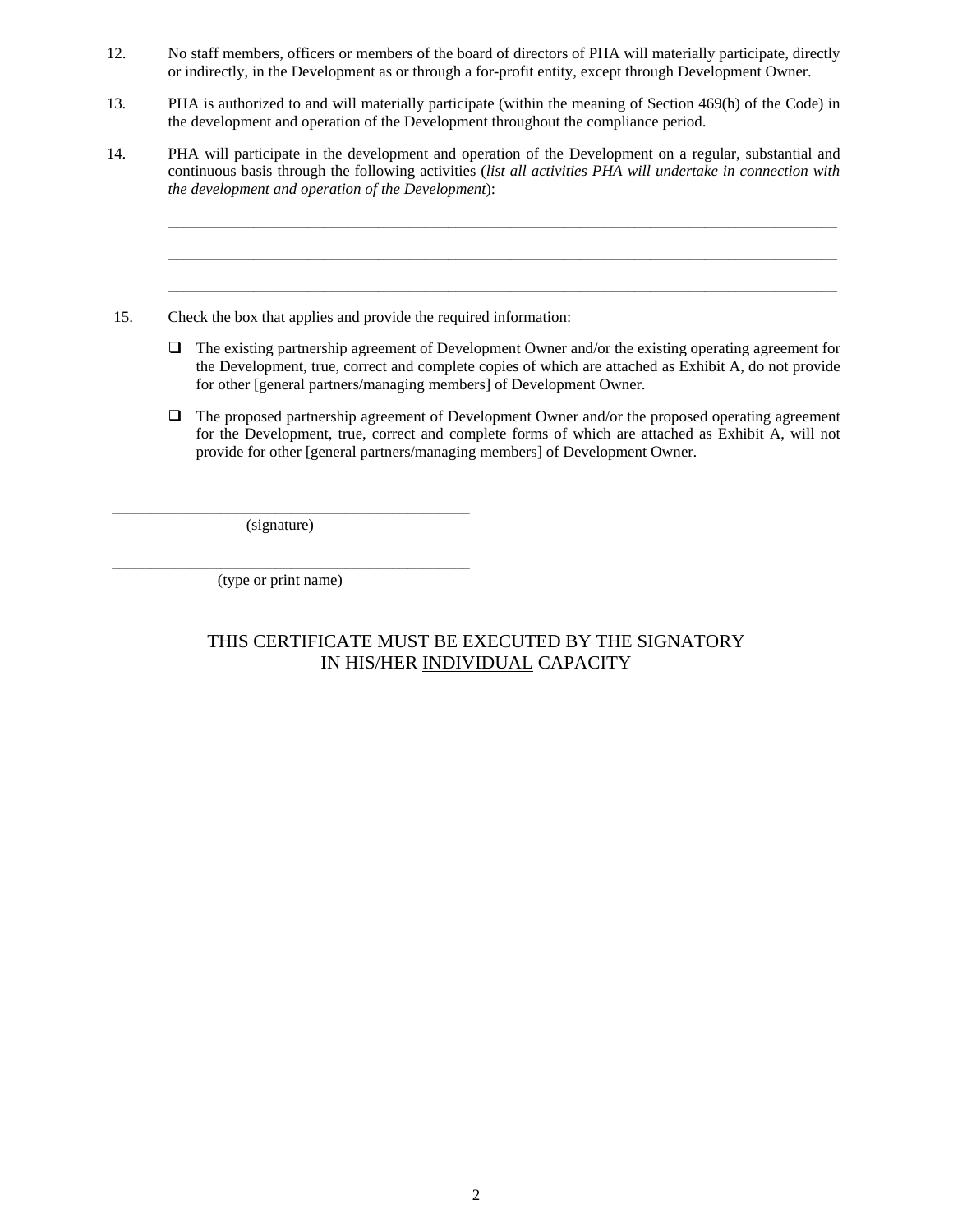### **2010 LIHTC ATTACHMENT 26B: FORM OF CERTIFICATION REGARDING QUALIFICATION FOR PUBLIC HOUSING AUTHORITY SET-ASIDE WITHOUT HOPE VI (WHEN PUBLIC HOUSING AUTHORITY FORMED A CORPORATION TO BE SOLE GENERAL PARTNER OR MANAGING MEMBER OF OWNERSHIP ENTITY)**

**(date)** 

| $($ uale $)$              |                           |
|---------------------------|---------------------------|
| Development Name:         | (the "Development")       |
| Development Address:      |                           |
| Ownership Entity:         | (the "Development Owner") |
| Public Housing Authority: | (the 'PHA'')              |
| Corporation:              | (the "Corporation")       |

Under penalty of perjury, the undersigned, \_\_\_\_\_\_\_\_\_\_\_\_\_\_\_\_\_\_\_\_\_\_, hereby certifies as follows:

- 1. I am the \_\_\_\_\_\_\_\_\_\_\_\_\_\_\_\_\_\_\_\_\_\_\_\_\_ of the PHA and, as such, I have direct knowledge of the matters contained in this Certificate and am duly authorized to provide the certifications and representations contained herein to the Tennessee Housing Development Agency ("THDA") in connection with the Initial Application (as defined below).
- 2. This Certificate is provided with respect to the status of PHA as a qualified public housing authority, as defined in the Tennessee Housing Development Agency Low Income Housing Tax Credit Qualified Allocation Plan for 2010 (the "QAP") and the status of Corporation in connection with an Initial Application of even date herewith (the "Initial Application") submitted to THDA requesting an allocation of 2010 Low Income Housing Tax Credits ("Tax Credits") for the Development from the PHA Set-Aside pursuant to the QAP (the "PHA Set-Aside").
- 3. I acknowledge that, under Tennessee Code Annotated, Section 13-23-133, it is a Class E felony for any person to knowingly make, utter or publish a false statement of substance for the purpose of influencing THDA to allow participation in any of its programs, including the Low Income Housing Tax Credit Program (the "Tax Credit Program"). I further acknowledge that the statements contained in this Certificate are statements of substance made for the purpose of influencing THDA to allow participation in the Tax Credit Program by awarding Low Income Housing Tax Credits to the Development as proposed in the Initial Application of which this Certificate is a part.
- 4. I have been involved in the preparation of the Initial Application and intend to submit the Initial Application, including this Certificate, to THDA for the purpose of participating in the Tax Credit Program.
- 5. I acknowledge and agree that the truthfulness and accuracy of the statements contained in this Certificate will be solely relied upon by THDA in determining whether the Development, as proposed in the Initial Application, is eligible for an award of Tax Credits from the PHA Set-Aside.
- 6. All disclosures and statements contained in the Initial Application are true and correct.
- 7. PHA was duly created and is validly existing under the Housing Authorities Law, Tennessee Code Annotated Section 13-23-101 et seq. (the "Act").
- 8. The Development proposed in the Initial Application is within the geographic area of the PHA's jurisdiction.
- 9. Check the box that applies and complete required information:
	- PHA owns 100% of the stock in Corporation and Corporation [owns all of the general partnership interests/is the sole managing member] of Development Owner.
	- PHA owns 100% of the stock in Corporation and Corporation will, prior to the reservation of Tax Credits, [own all of the general partnership interests/be the sole managing member] of the Development Owner; however, Development Owner has not yet been formed.